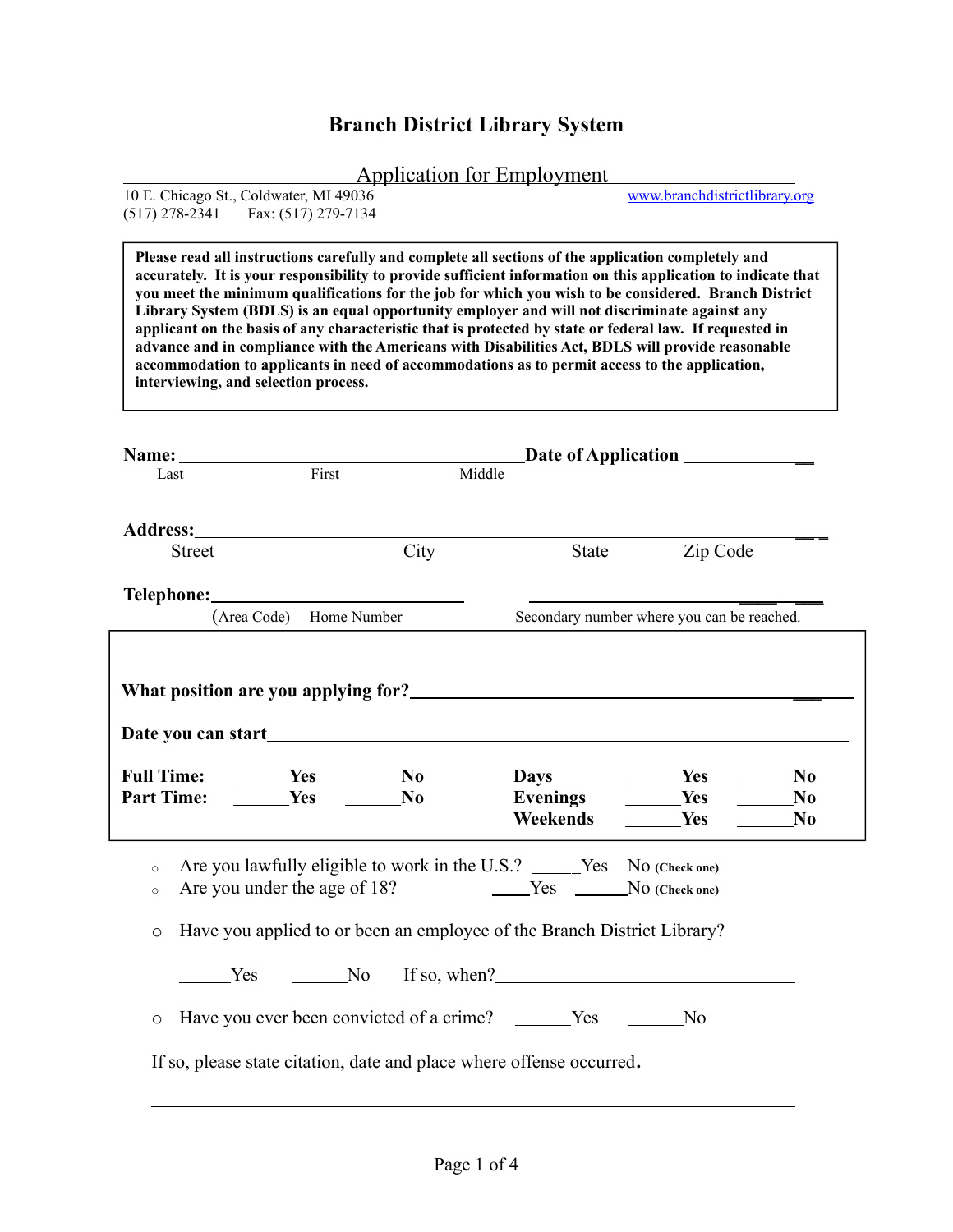- o Are you able, with or without reasonable accommodation, to perform and fulfill all of the essential duties and requirements of the job for which you are applying? \_\_\_\_Yes \_\_\_\_\_No **(check one)**
- o Do you have any relatives employed with the Branch District Library? \_\_\_\_Yes \_\_\_\_\_No **(check one)**

Name and Relationship: Department:

| <b>EDUCATION</b> |
|------------------|
|------------------|

|                                   | Name & Location<br>of School | No. of Years<br>Attended | Degree, Certificate<br>and/or Diploma | Subject/Major |
|-----------------------------------|------------------------------|--------------------------|---------------------------------------|---------------|
| High School                       |                              |                          |                                       |               |
| College, Trade or<br>Tech. School |                              |                          |                                       |               |
| College, Trade or<br>Tech. School |                              |                          |                                       |               |
| College, Trade or<br>Tech. School |                              |                          |                                       |               |

# **PROFESSIONAL REFERENCES**

Please list three individuals not related to you, whom you have known for at least one year.

| Name<br>Acquainted | Address & Telephone Relationship | Years |
|--------------------|----------------------------------|-------|
|                    |                                  |       |
|                    |                                  |       |
|                    |                                  |       |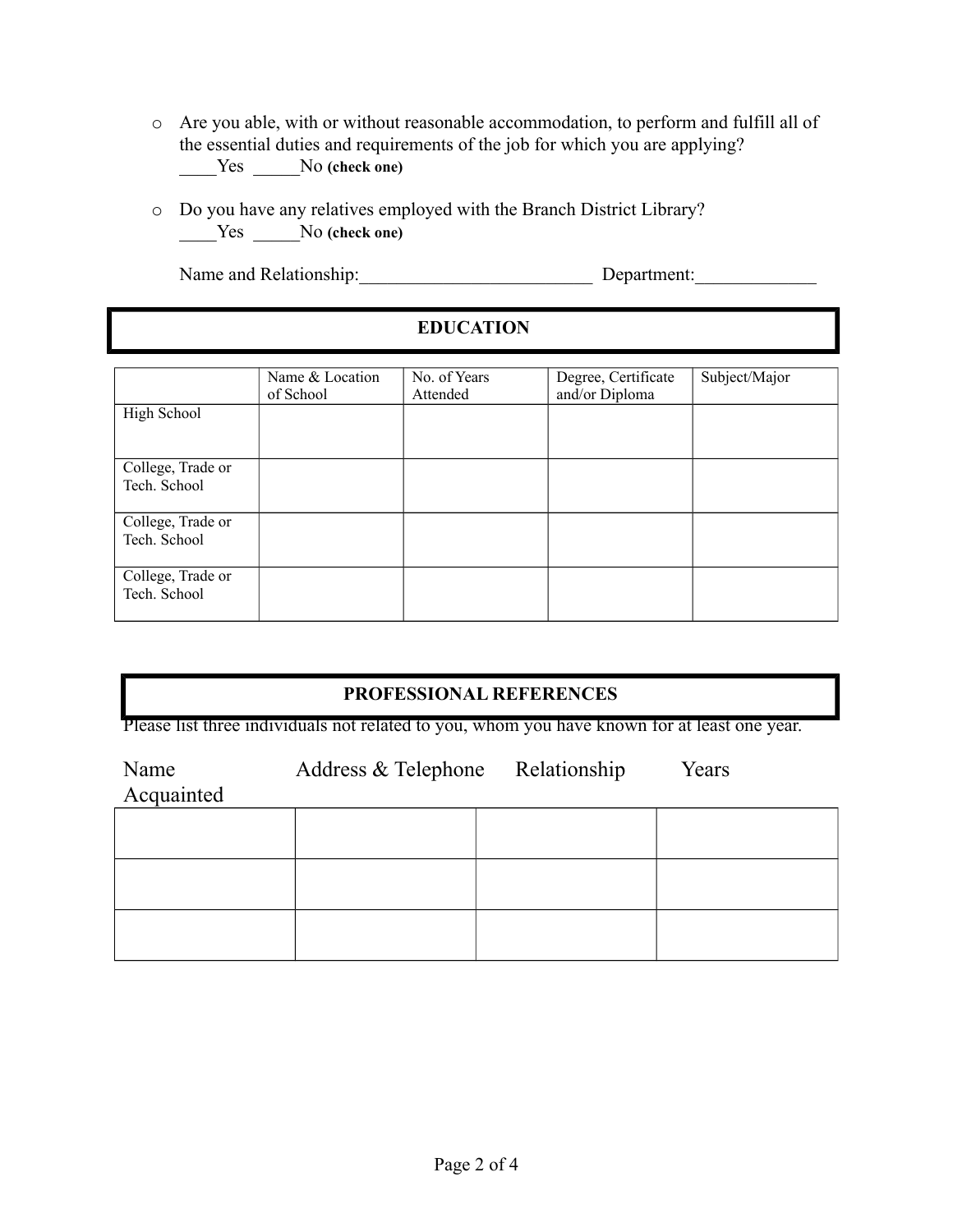### **EMPLOYMENT HISTORY - 1**

Beginning with your current or most recent job, list all previous employers and provide description of duties, including military and unpaid volunteer experience. Provide explanation for dates of unemployment. Attach additional sheets if necessary. **You may also attach a resume, but this application must be completed in its entirety.**

| From:        | To:          | Employer's Name: | Job Title: | Hours per week |
|--------------|--------------|------------------|------------|----------------|
|              |              |                  |            |                |
| (Month/Year) | (Month/Year) |                  |            |                |

| <b>Street Address</b> | City/State         | Salary (per hour, month or year) |
|-----------------------|--------------------|----------------------------------|
| Supervisor            | Supervisor's Title | Phone                            |

Reason for leaving:

| May BDLS contact for reference? | Yes | No. | (check one) |
|---------------------------------|-----|-----|-------------|

Duties / Responsibilities:

| <u> 1989 - Andrea Santa Andrea Andrea Andrea Andrea Andrea Andrea Andrea Andrea Andrea Andrea Andrea Andrea Andr</u> |  |
|----------------------------------------------------------------------------------------------------------------------|--|
|                                                                                                                      |  |

#### **EMPLOYMENT HISTORY - 2**

| From:        | To:          | Employer's Name: | Job Title: | Hours per week |
|--------------|--------------|------------------|------------|----------------|
|              |              |                  |            |                |
| (Month/Year) | (Month/Year) |                  |            |                |

| <b>Street Address</b> | City/State         | Salary (per hour, month or year) |
|-----------------------|--------------------|----------------------------------|
| Supervisor            | Supervisor's Title | Phone                            |

Reason for leaving:

| May BDLS contact for reference? | Yes | N <sub>0</sub> | (check one) |  |
|---------------------------------|-----|----------------|-------------|--|